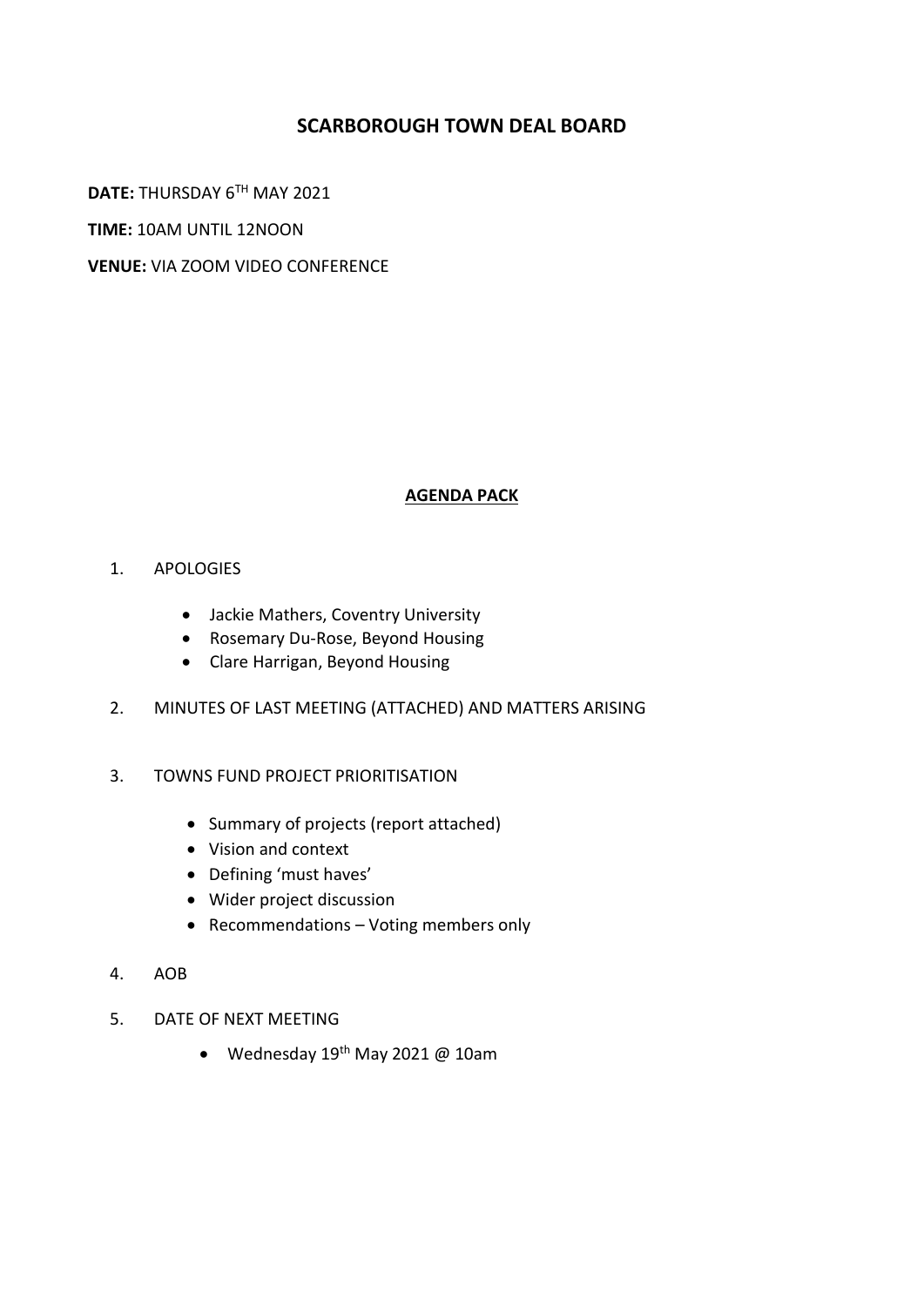## **SCARBOROUGH TOWN DEAL BOARD**

## **FRIDAY 19th MARCH 2021**

#### **10AM VIA ZOOM VIDEO CONFERENCING**

#### **DRAFT MINUTES**

#### **IN ATTENDANCE**

| <b>CHAIR David Kerfoot MBE DL DK</b>   | Sue Anderson-Brown SAB                  |
|----------------------------------------|-----------------------------------------|
| <b>YNYER LEP</b>                       | <b>Brunswick Centre</b>                 |
| <b>VICE CHAIR James Farrar</b>         | <b>Steve Bromham SB</b>                 |
| <b>YNYER LEP</b>                       | Save 9                                  |
| Marc Cole MC                           | James Goodall JG                        |
| <b>SBC</b>                             | Scarborough Town Centre Team            |
| Jackie Mathers JMa                     | Mark Williamson MW                      |
| <b>Coventry University Scarborough</b> | <b>English Heritage</b>                 |
| Mike Greene MG                         | <b>Robert Goodwill MP RG</b>            |
| <b>SBC</b>                             |                                         |
| Alex Richards AR                       | Kerry Levitt KLV MINUTES                |
| <b>SBC</b>                             | <b>SBC</b>                              |
| Vicky Bolton VB                        | Ed Asquith EA                           |
| <b>SBC</b>                             | Four Tigers Media                       |
| Tricia Kane TK                         | Gareth Edmunds GE                       |
| <b>MHCLG</b>                           | Anglo American                          |
| Alice Sharp AS                         | Clare Harrigan CH                       |
| <b>COAST</b>                           | <b>Beyond Housing</b>                   |
| Rosemary Du-Rose RDR                   | <b>Billa Duggal BD</b>                  |
| <b>Beyond Housing</b>                  | <b>SBC</b>                              |
| Helen Jackson HJ                       | <b>Richard Grunwell RG</b>              |
| <b>SBC</b>                             | <b>Scarborough Business Ambassadors</b> |
| <b>Cllr Steve Siddons SS</b>           | Geoff Willcocks GW (Agenda item 3)      |
| <b>SBC</b>                             | <b>Coventry University</b>              |
| Dr Ben Kyneswood BK (Agenda item 3)    | Adam Cooper AC (Agenda item 5)          |
| <b>Coventry University</b>             | <b>Invisible Dust</b>                   |
| Rachael Bice RB (Agenda item 5)        |                                         |
| <b>Yorkshire Wildlife Trust</b>        |                                         |

#### **1. APOLOGIES**

Richard Flinton, NYCC Karl Battersby, NYCC Liz Small, NYCC Lee Kilgour, Scarborough UTC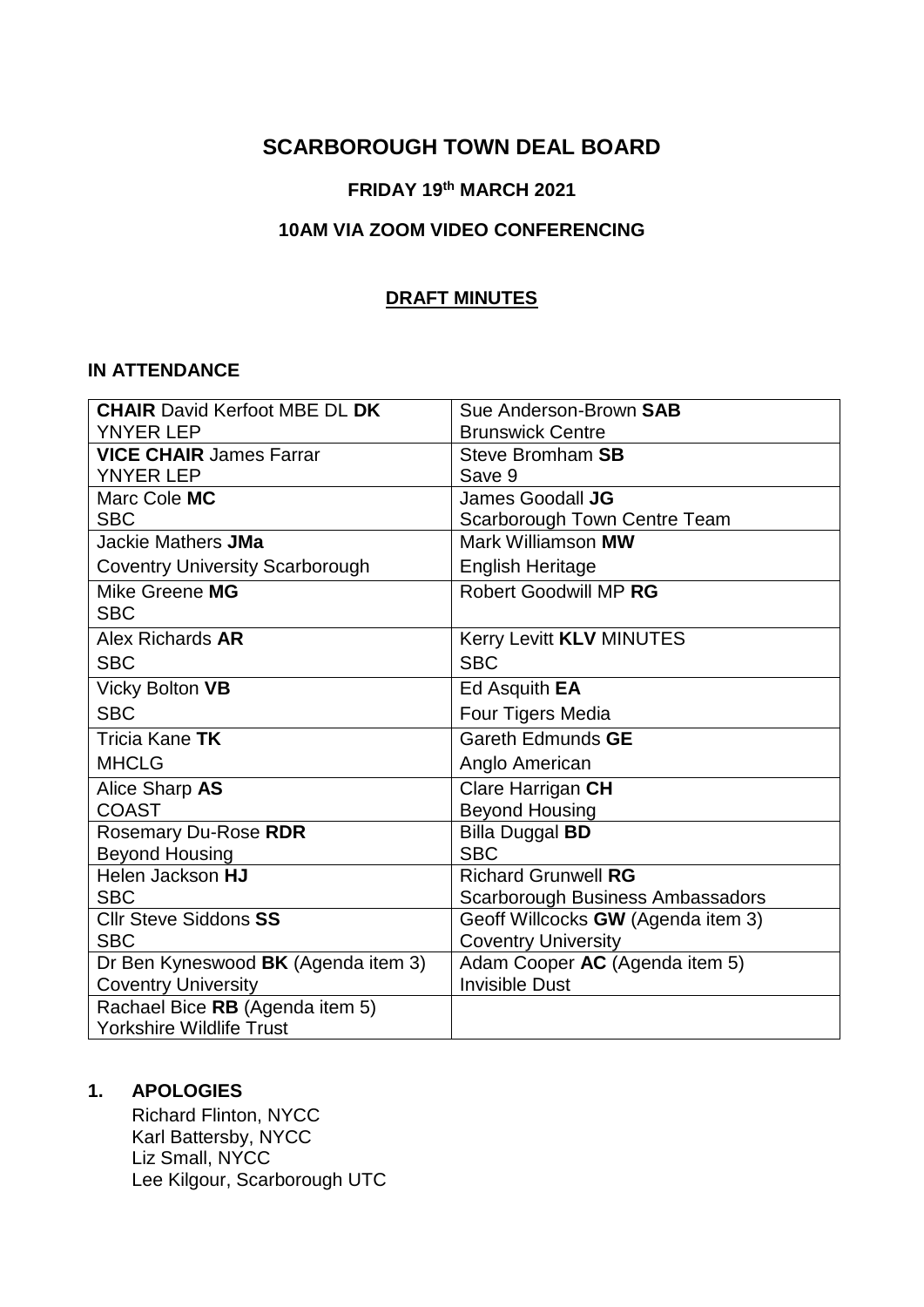## **2. MINUTES OF LAST MEETING AND MATTERS ARISING**

- 2.1 Minutes of the meeting held on Friday  $12<sup>th</sup>$  February 2021 agreed as a true record.
- 2.2 No matters arising.

## **3. COVENTRY EXPERIENCE OF DIGITAL HERITAGE AND TOURISM**

- 3.1 BK and GW introduced themselves and gave a presentation on Coventry Digital and Coventry Atlas, how Coventry has utilised heritage in the city to develop a cultural and heritage programme and how this could be recreated for Scarborough.
- 3.2 The Board were supportive of the idea and after discussion, it was agreed that the concept could be explored through the newly announced Community Renewal Fund: tourism, heritage and culture workstream. KLV to provide BK and GW the contact for the workstream lead.

## **4. TOWNS FUND ANNOUNCEMENT**

- 4.1 Scarborough has been awarded £20.2m from the Towns Fund. AR ran through the process and next steps required;
	- STDB and SBCs CE to sign off the funding Heads of Terms by the 24<sup>th</sup> March 2021
	- Summary document listing the projects to be taken forward under the fund submitted to MHCLG by 23rd May 2021
	- Confirmed projects to develop and submit full Business cases by 23<sup>rd</sup> March 2022
- 4.2 The summary document must confirm the following details;
	- Projects to be delivered with a delivery plan
	- How the business cases will be developed
	- Funding arrangements
	- Financial profiles
	- Evaluation & monitoring plan
- 4.3 Individual project teams must submit a suite of documents to SBC by the 26<sup>th</sup> March in order for an assessment of the projects to be carried out. Each project will be assessed by SBC, YNYER LEP and the Towns Fund support partner.
- 4.4 The summary document will be presented to the STDB at its meeting on the 30<sup>th</sup> April 2021 for approval. This allows time for any changes before final submission at the end of May.
- 4.5 The STDB agreed to sign the funding Heads of Terms.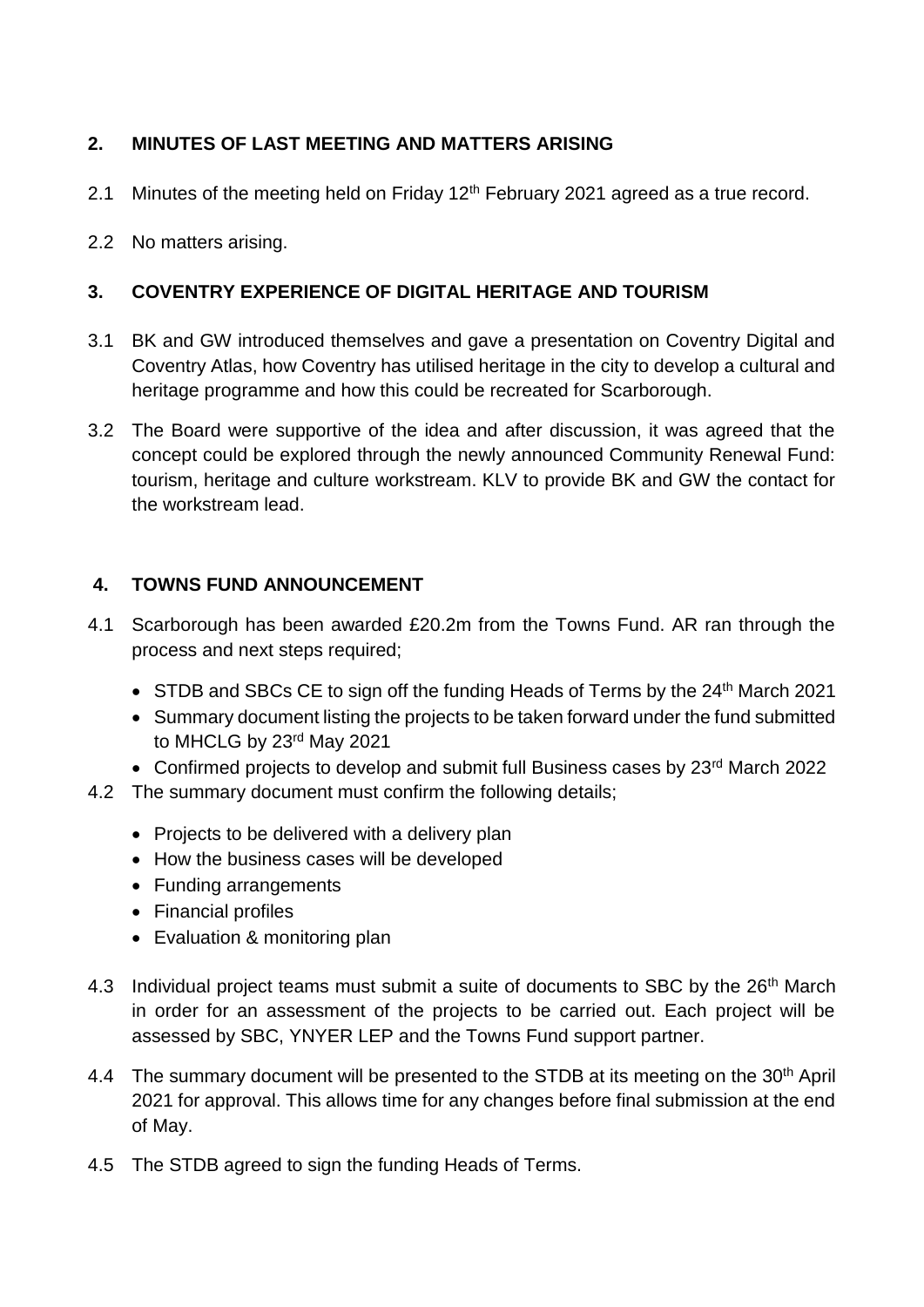## **5. FAST TRACK PROJECT UPDATE**

#### 5.1 Scarborough Wild Eye

AC attended to give an update on Phase 1 of the Wild Eye project and the lessons that have been learnt in developing the project. The planning application for the Scarborough site has been deferred while steps are taken to address the issues that have arisen.

The project will work to engage better with the community and business and relay the narrative that the project is about more than pieces of art and identify what are and aren't suitable sites.

Yorkshire Wildlife Trust and English Heritage are still supportive of the project.

#### 5.2 Vinyl wrapping

HJ shared a visual of one of the vinyl artworks which is been installed at Scarborough railway station. Each image will also include a bio on the artist. Locations have been identified for 9 of the 12 pieces of work and work is continuing to identify further locations. There is also an opportunity to use the visuals at key sites in the town and not just in empty premises.

#### 5.3 Wayfinding & Gamification

Physical work to update and replace the old finger posts and install additional digital monoliths has begun. All the furniture should be in place by early April. A small budget was also included for an app which will be provided on a national platform and the service updates done by the provider but there is the opportunity to add trails at a local level and a trail has already been developed for the vinyl wrapping artworks.

#### 5.4 Re-greening the High Street

The first delivery of the smaller pieces of furniture will be made by the 13/14<sup>th</sup> and the 2<sup>nd</sup> delivery of larger planters will be made on the 20<sup>th</sup>/21<sup>st</sup> April. The planting will then take place soon after.

#### **6. COMMUNICATIONS UPDATE**

- 6.1 EA arranged for a release following the announcement of funding and also various releases regarding the fast track projects.
- 6.2 EA will now work with SBC to develop a dedicated communications strategy based on the Towns Fund guidance.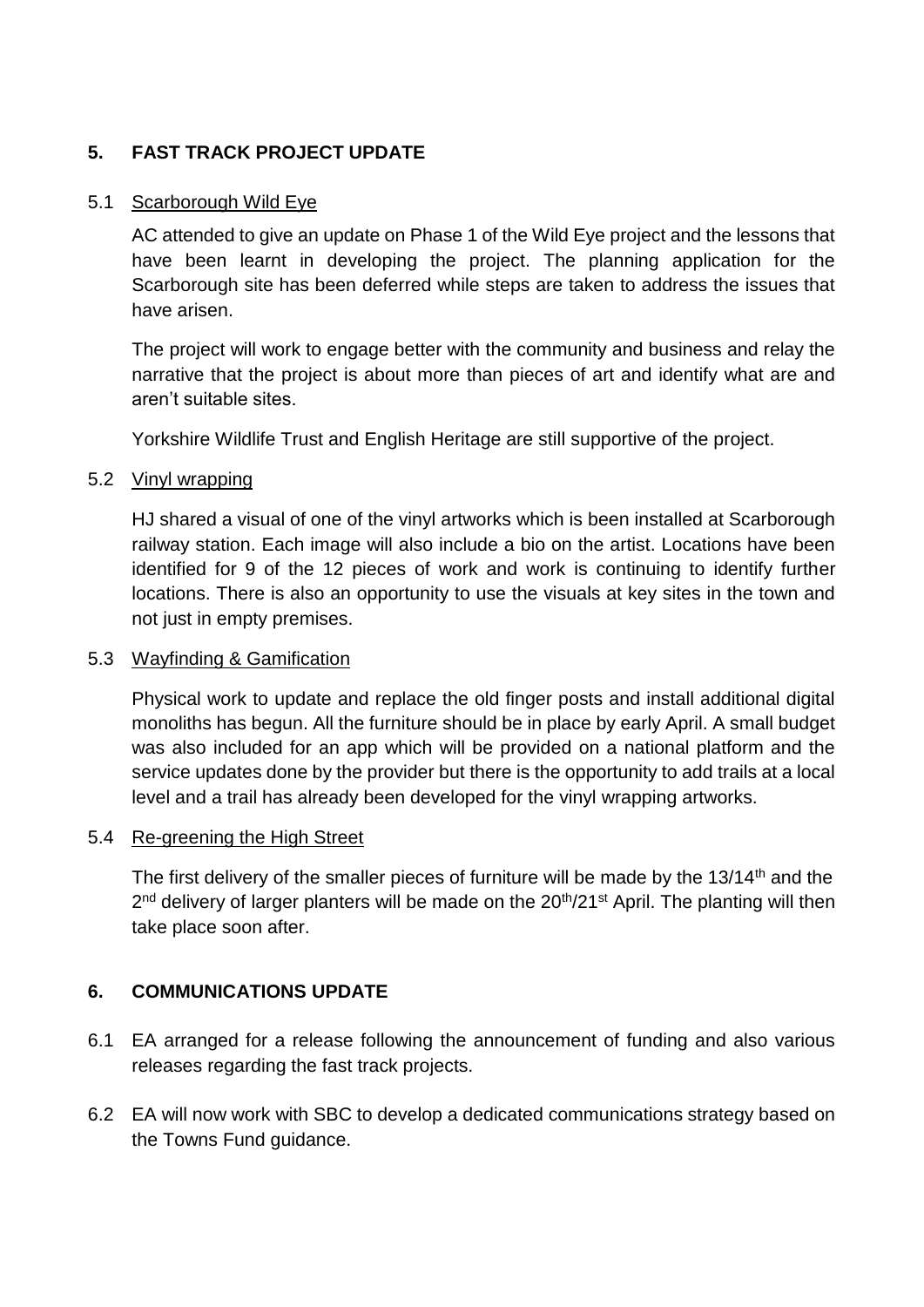## **7. AOB**

7.1 AR announced it was VBs last working day for SBC and thanked her for the work and commitment given to helping deliver the Town Investment Plans and projects.

## **8. DATE OF NEXT MEETING**

8.1 Friday 30th April 2021 @ 10am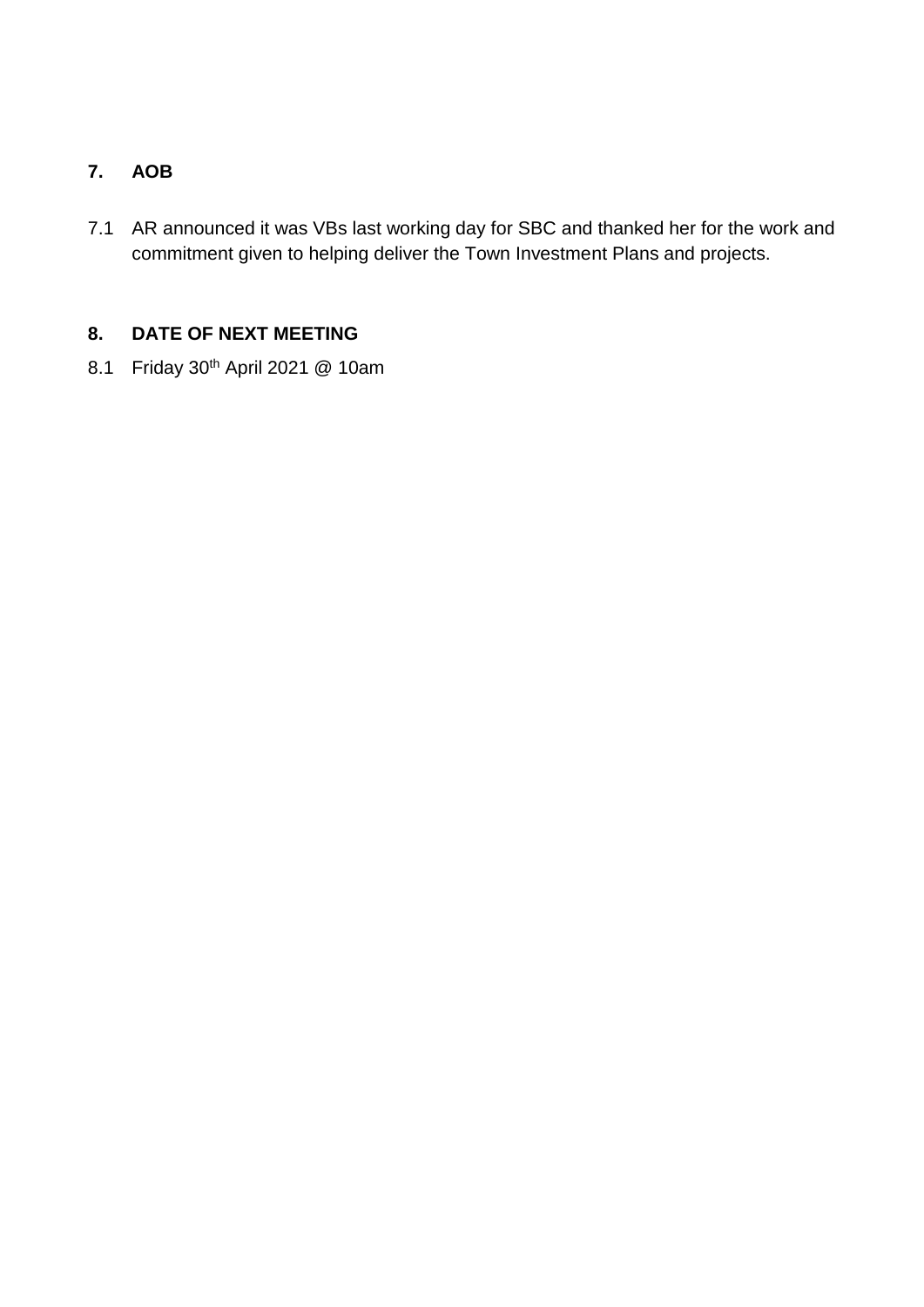# Scarborough Town Deal

Project Re-prioritisation 30 April 2021

# Challenges for Scarborough

The Town Investment Plan (TIP) is rooted in meeting the challenges that Scarborough faces and strives to rejuvenate the town so it becomes the premier Yorkshire coastal destination for visitors and businesses.

The key challenges that the plan seeks to address are:

- Low population growth
- Negative perception of the Town Centre
- Health and well-being
- **•** Deprivation
- Underutilised labour force
- Low skills base
- Declining Town Centre
- Lower incomes and persistent in-work poverty
- Peripherality and poor connectivity

## Town Deal Objectives

In order to address these challenges the TIP sets out seven objectives. Projects have been developed to contribute towards these and recommendations are based on the ability of the projects to deliver positive outcomes. The objectives are:

- 1. Create a cord of activity from Station to Shore: our modern High Street
- 2. Reimagine the Public Realm as a network of interesting spaces to explore and places to linger
- 3. A greater range and better linked transport options
- 4. Realise the potential of the Harbour
- 5. Encourage deeper connections with our natural assets
- 6. Host a range of events and festivals
- 7. Pioneer community rooted businesses and organisations

## Summary of Projects

This next section provides a brief summary of the projects included in the TIP and recommendations for inclusion in stage 2. The Heads of Terms for Scarborough Towns Fund stated that Government will provide up to a total of £20.2 million. This compares with £25m in the original TIP submission. As a consequence a process of re-prioritisation needs to occur. Scarborough Borough Council, as the accountable body, have assessed projects from a project assurance perspective examining strategic fit, financial robustness, the need and demand for each project and the project governance. Colleagues at the LEP have taken an independent view on both the commercial case and the management of each project. In addition the Town Fund Delivery Partners, a body set up to support Towns though the process, have advised us on the re-prioritisation process.

Recommendations are made for inclusion in Stage 2 of the Town Investment Plan based on the projects contribution to the plan's objectives and deliverability of the projects. Recommendations are split into three categories: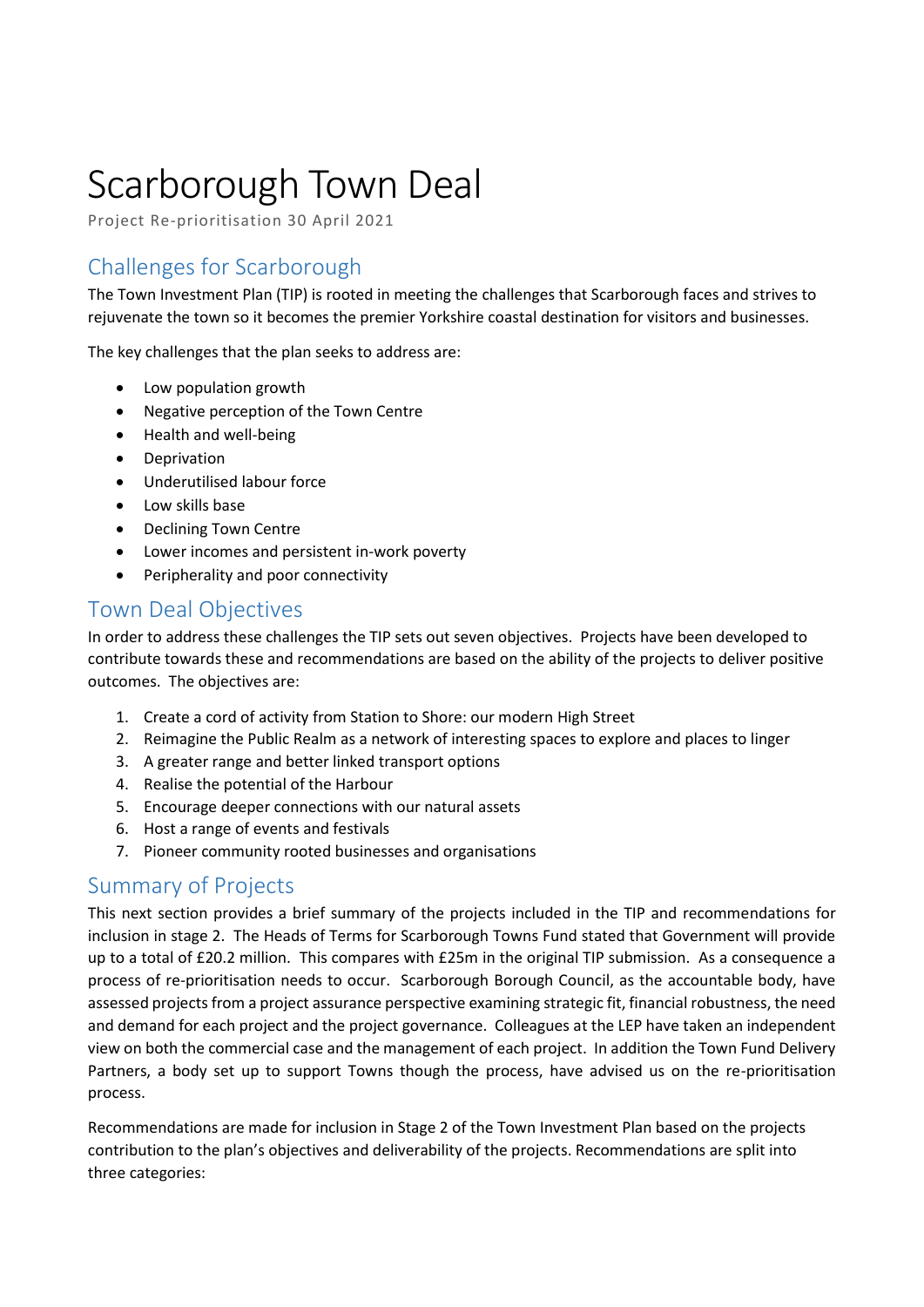- **1. RECOMMENDED FOR INCLUSION AT STAGE 2**. Where projects make a significant contribution to the TIP objectives and there is a good degree of certainty that the projects can be delivered within the Towns Fund funding period.
- **2. RECOMMENDED FOR CONSIDERATION AT STAGE 2**. Where projects make a more moderate contribution to the TIP objectives and there is a good degree of certainty that the projects can be delivered within the Towns Fund funding period.
- **3. RECOMMENDED FOR REMOVAL FROM PORTFOILIO OF PROJECTS**. Where projects makes a moderate contribution to the TIP objectives and there is some uncertainty that the project can be delivered within the Towns Fund funding period.

| <b>Project Name</b>                                       | <b>Green Skills Village</b>                                                                                                                                                                                                                                                                                                                                                                                                              |                 |          |
|-----------------------------------------------------------|------------------------------------------------------------------------------------------------------------------------------------------------------------------------------------------------------------------------------------------------------------------------------------------------------------------------------------------------------------------------------------------------------------------------------------------|-----------------|----------|
| <b>Lead Organisation</b>                                  | Sohoco Developments Ltd                                                                                                                                                                                                                                                                                                                                                                                                                  |                 |          |
| <b>Recommendation</b>                                     | <b>RECOMMENDED FOR CONSIDERATION AT STAGE 2</b>                                                                                                                                                                                                                                                                                                                                                                                          |                 |          |
|                                                           | Contributes significantly to TIP objective 7 by supporting the green<br>economy and providing skills to local people in order to benefit from<br>this growth sector                                                                                                                                                                                                                                                                      |                 |          |
|                                                           | This project is well defined and could be an early delivery scheme.                                                                                                                                                                                                                                                                                                                                                                      |                 |          |
| <b>Project Description</b>                                | Building on the successful track record of the Construction Skills<br>Village, the project will develop a site at High Eastfield Farm to<br>establish a Green Construction Training facility alongside facilities for<br>new and emerging businesses in the sector. Two prototype low<br>carbon demonstrator houses will be built on site to showcase green<br>construction methods and benefits of this type of sustainable<br>housing. |                 |          |
| <b>Total Project Cost</b>                                 | £535,324                                                                                                                                                                                                                                                                                                                                                                                                                                 | Town Deal 'ask' | £535,000 |
| Robustness/completeness<br>of financial submission        | Costs are robust for the development of the scheme.                                                                                                                                                                                                                                                                                                                                                                                      |                 |          |
|                                                           | The project costs have been re-scoped and lowered to align with the<br>Town Deal funding ask.                                                                                                                                                                                                                                                                                                                                            |                 |          |
| <b>Significant changes from</b><br><b>TIP submissions</b> | Partnership with social housing landlord Better Housing is not<br>confirmed in the Project Brief.                                                                                                                                                                                                                                                                                                                                        |                 |          |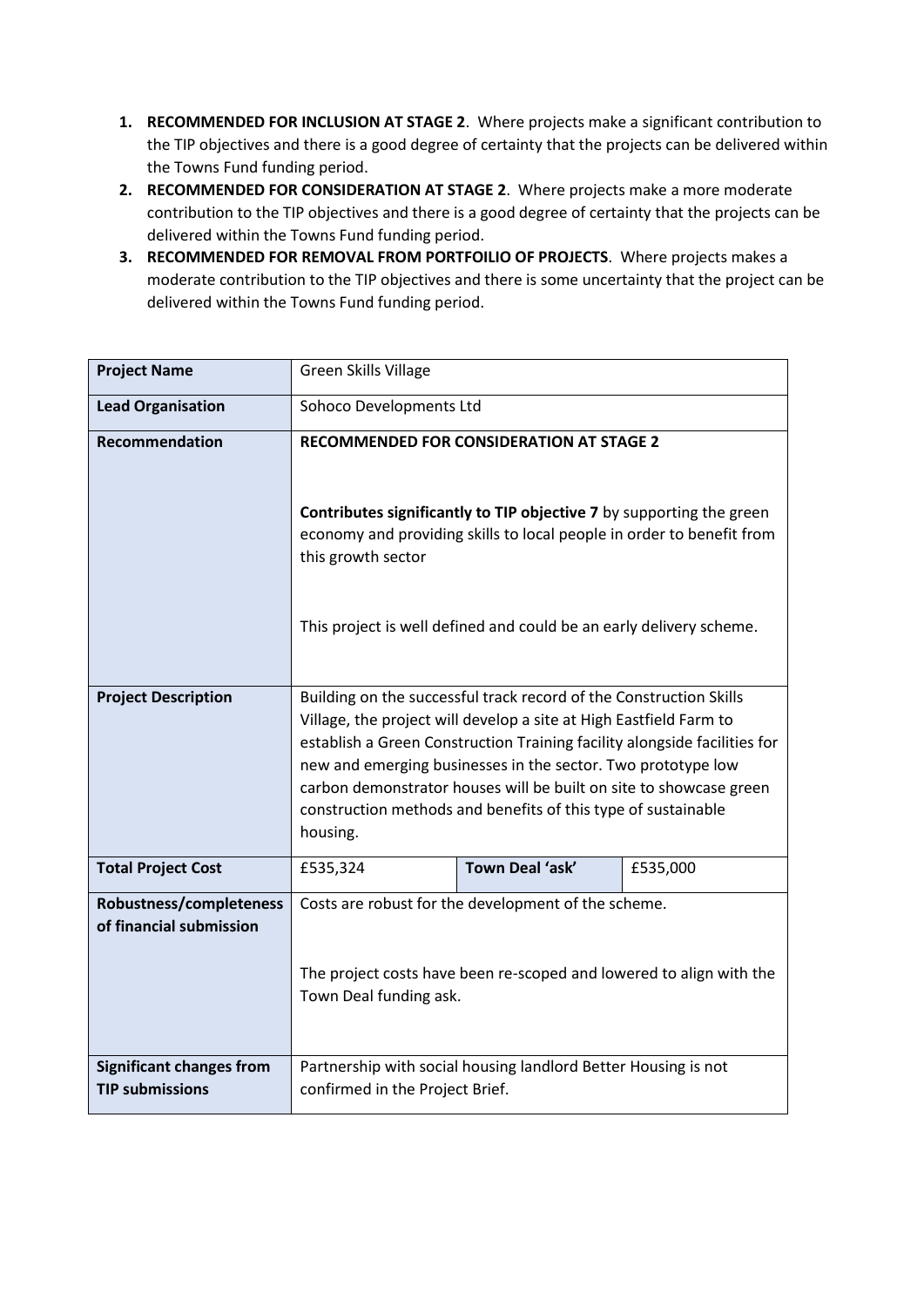| <b>Project Name</b>                                       | Scarborough Harbour Redevelopment                                                                                                                                                                                                                                                                                                                                                                                                                                                                                                                                                           |                 |     |
|-----------------------------------------------------------|---------------------------------------------------------------------------------------------------------------------------------------------------------------------------------------------------------------------------------------------------------------------------------------------------------------------------------------------------------------------------------------------------------------------------------------------------------------------------------------------------------------------------------------------------------------------------------------------|-----------------|-----|
| <b>Lead Organisation</b>                                  | Scarborough Borough Council                                                                                                                                                                                                                                                                                                                                                                                                                                                                                                                                                                 |                 |     |
| <b>Recommendation</b>                                     | <b>RECOMMENDED FOR INCLUSION AT STAGE 2</b><br>Transformation project that is essential for objective 1, 2 and 4 by<br>developing of the harbour, acting as the terminus for the cord of<br>activity and setting the standard for public realm improvements<br>Makes a good contribution to objective 5, 6 and 7 by providing an<br>improved events and festival space and enhancing facilities that<br>support the fishing industry<br>The project team is in place and the project is well defined.                                                                                       |                 |     |
|                                                           |                                                                                                                                                                                                                                                                                                                                                                                                                                                                                                                                                                                             |                 |     |
| <b>Project Description</b>                                | The project consists of the renewal and regeneration of Scarborough<br>Harbour's West Pier to create a public space which links to<br>Scarborough's marine heritage, provides retail and workshop space<br>for catering, food and creative industries and enhances the pier as a<br>working harbour with a thriving fishery. Existing buildings will be<br>renovated to allow better domestic sales of local fish product,<br>restaurant/food hall offering (with defined links to local education<br>sector) and workshops/retail space encouraging greater footfall and<br>visitor spend. |                 |     |
| <b>Total Project Cost</b>                                 | £6,493,356                                                                                                                                                                                                                                                                                                                                                                                                                                                                                                                                                                                  | Town Deal 'ask' | £5m |
| Robustness/completeness<br>of financial submission        | All cost elements included - high level checks have been complete<br>£1.5m match has been secured for this project. Detailed works being<br>completed on revenue implication for scheme.                                                                                                                                                                                                                                                                                                                                                                                                    |                 |     |
| <b>Significant changes from</b><br><b>TIP submissions</b> | Project will now focus on the West Pier rather than the entire<br>Harbour area.                                                                                                                                                                                                                                                                                                                                                                                                                                                                                                             |                 |     |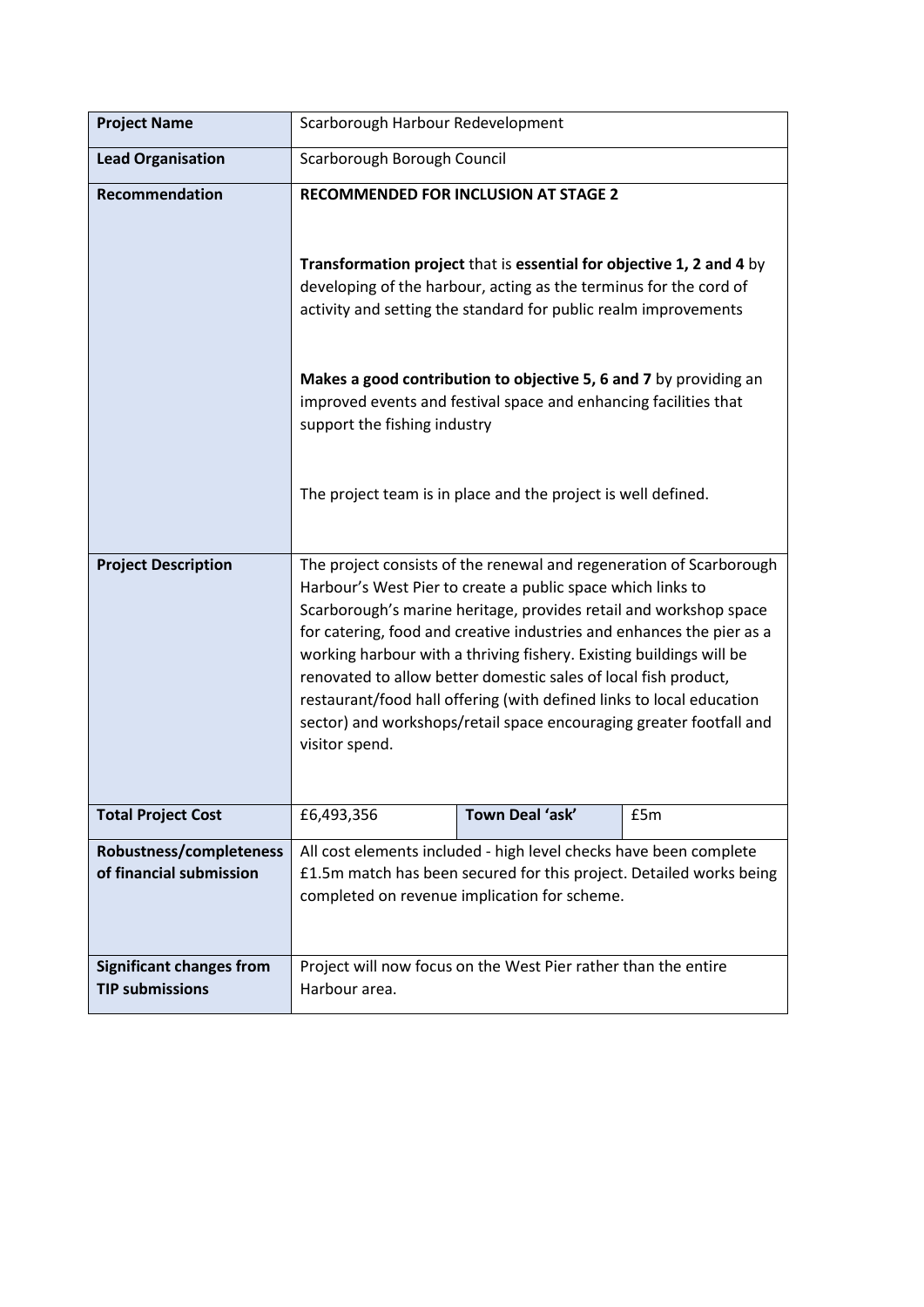| <b>Project Name</b>                                       | Scarborough Nature Tourism (Wild Eye)                                                                                                                                                                                                                                                                                                                                                               |                                                                 |            |
|-----------------------------------------------------------|-----------------------------------------------------------------------------------------------------------------------------------------------------------------------------------------------------------------------------------------------------------------------------------------------------------------------------------------------------------------------------------------------------|-----------------------------------------------------------------|------------|
| <b>Lead Organisation</b>                                  | Yorkshire Wildlife Trust                                                                                                                                                                                                                                                                                                                                                                            |                                                                 |            |
| Recommendation                                            | RECOMMENDED FOR CONSIDERATION AT STAGE 2<br>Contributes significantly to TIP objectives 5 and 6 providing a<br>connection with the natural assets and hosting a series of events<br>that seek to inform people about the environment and wildlife<br>An established project team is in place. Further evidence of public<br>support is needed<br>This project could be reduced in scale if required |                                                                 |            |
|                                                           |                                                                                                                                                                                                                                                                                                                                                                                                     |                                                                 |            |
| <b>Project Description</b>                                | An ambitious programme of culture and nature connectedness<br>activity. It includes a coming together of world-leading artists and<br>conservation scientists, working with local communities to create<br>unique nature observation structures within the landscape. As well<br>as a programme of local community and business engagement.                                                         |                                                                 |            |
| <b>Total Project Cost</b>                                 | £1,791,499                                                                                                                                                                                                                                                                                                                                                                                          | Town Deal 'ask'                                                 | £1,800,000 |
| Robustness/completeness<br>of financial submission        | Capitalised costs identified in the outline budget total £1,484,539,<br>Professional and management costs considered high, may be<br>opportunity to rationalise.<br>Some costs are shared with the Whitby project                                                                                                                                                                                   |                                                                 |            |
| <b>Significant changes from</b><br><b>TIP submissions</b> | 2021.                                                                                                                                                                                                                                                                                                                                                                                               | Fast track funding for Phase 1 - delivery now extended to March |            |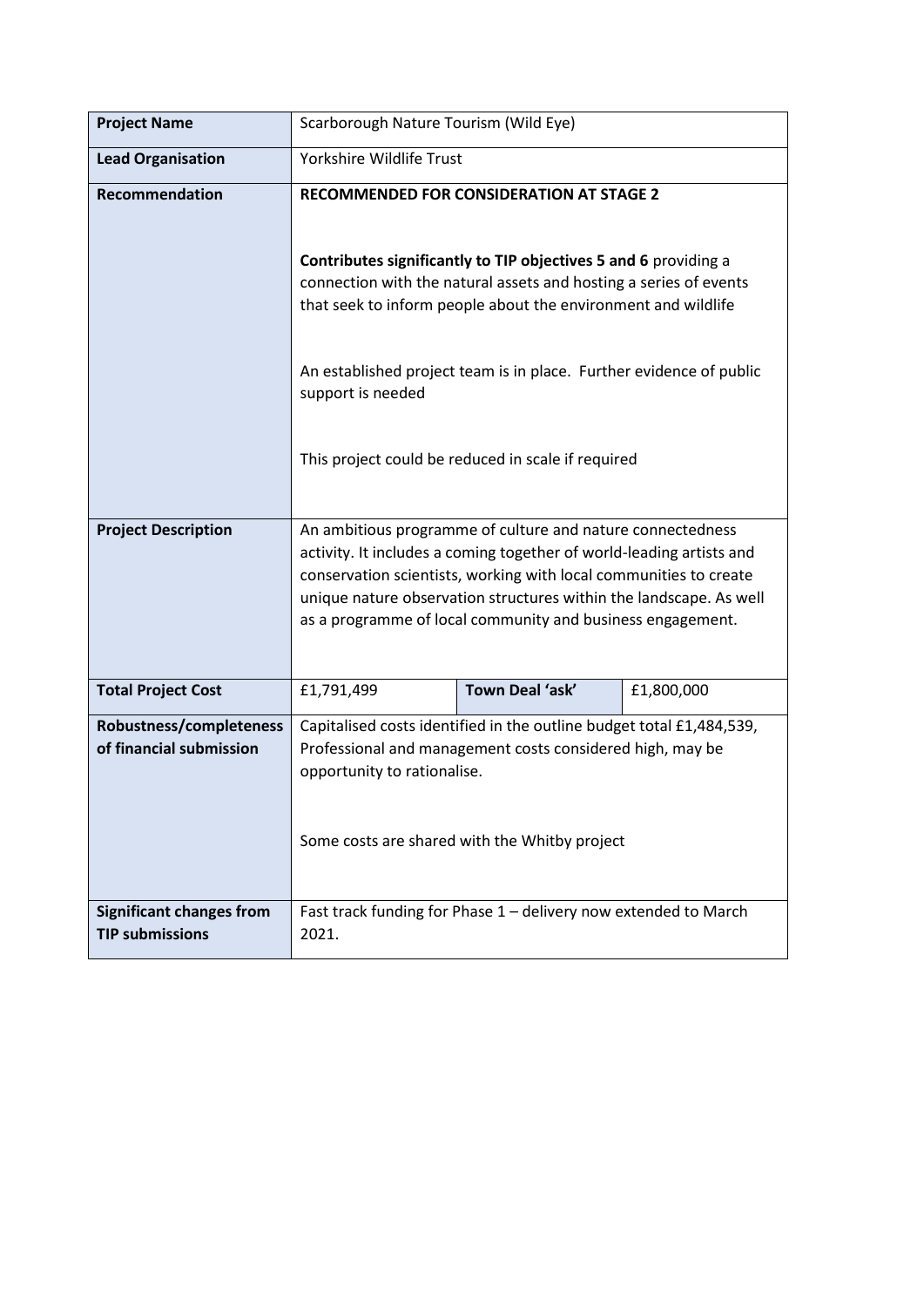| <b>Project Name</b>                                       | <b>Scarborough Station Gateway</b>                                                                                                                                                                                                                                                                                                                                                                                                                                                                                                                                                              |                                                                   |        |
|-----------------------------------------------------------|-------------------------------------------------------------------------------------------------------------------------------------------------------------------------------------------------------------------------------------------------------------------------------------------------------------------------------------------------------------------------------------------------------------------------------------------------------------------------------------------------------------------------------------------------------------------------------------------------|-------------------------------------------------------------------|--------|
| <b>Lead Organisation</b>                                  | Scarborough Borough Council                                                                                                                                                                                                                                                                                                                                                                                                                                                                                                                                                                     |                                                                   |        |
| Recommendation                                            | <b>RECOMMENDED FOR INCLUSION AT STAGE 2</b>                                                                                                                                                                                                                                                                                                                                                                                                                                                                                                                                                     |                                                                   |        |
|                                                           | Transformation project that is essential for objective 1, 2 and 3 by<br>acting as the terminus for the cord of activity, supporting improved<br>transport links and creating high quality public realm.                                                                                                                                                                                                                                                                                                                                                                                         |                                                                   |        |
|                                                           | sites for commercial development.                                                                                                                                                                                                                                                                                                                                                                                                                                                                                                                                                               | Makes a good contribution to objective 7 by potentially releasing |        |
| <b>Project Description</b>                                | The Station Gateway is a project aimed at delivering improvements<br>to Scarborough Station and surrounding area to create a strong<br>arrival in the Town and bring together significant commercial uses<br>around the station. The project will be co-ordinated around a high-<br>quality public realm including a prominent new Station Square, and<br>the repurposing of buildings to provide retail, office and residential<br>space. The project will incorporate digital initiatives to allow people<br>arriving to know what onward travel or events options are available<br>that day. |                                                                   |        |
| <b>Total Project Cost</b>                                 | £18,414,437                                                                                                                                                                                                                                                                                                                                                                                                                                                                                                                                                                                     | Town Deal 'ask'                                                   | £6.68m |
| Robustness/completeness                                   |                                                                                                                                                                                                                                                                                                                                                                                                                                                                                                                                                                                                 | Cost assumptions seem reasonable. Work needs to be complete on    |        |
| of financial submission                                   | revenue implications. Scheme requirement significantly above ask so<br>match funding will be needed.                                                                                                                                                                                                                                                                                                                                                                                                                                                                                            |                                                                   |        |
| <b>Significant changes from</b><br><b>TIP submissions</b> | None.                                                                                                                                                                                                                                                                                                                                                                                                                                                                                                                                                                                           |                                                                   |        |

| <b>Project Name</b>      | Improvements to Scarborough Cricket Club                                                                                                                                                                               |
|--------------------------|------------------------------------------------------------------------------------------------------------------------------------------------------------------------------------------------------------------------|
| <b>Lead Organisation</b> | Scarborough Cricket Club                                                                                                                                                                                               |
| Recommendation           | <b>RECOMMENDED FOR CONSIDERATION AT STAGE 2</b><br><b>Contributes significantly to TIP objective 6</b> by enabling national<br>sporting events to continue in Scarborough as well as supporting<br>grass-roots sports. |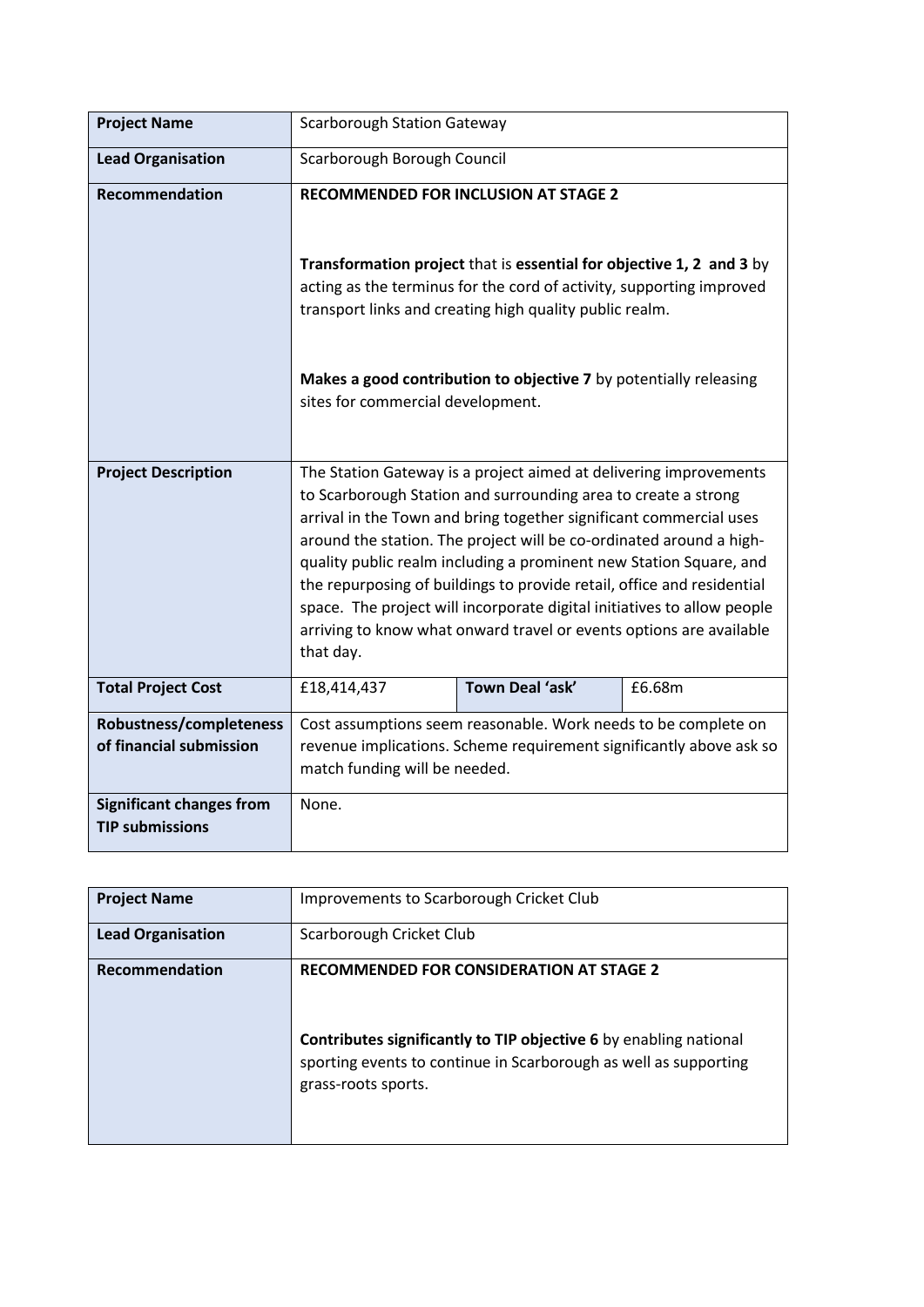|                                 |                                                                                                                                                                                                                                                                                                                                                                             | The project is well-defined and SBC by providing project<br>management support. Successful project delivery is fairly certain. |  |  |
|---------------------------------|-----------------------------------------------------------------------------------------------------------------------------------------------------------------------------------------------------------------------------------------------------------------------------------------------------------------------------------------------------------------------------|--------------------------------------------------------------------------------------------------------------------------------|--|--|
| <b>Project Description</b>      | Improve and rejuvenate the ground, pitch and its facilities in order to<br>meet the clubs aspirations to continue to host first class county<br>cricket at this prestigious ground. At the same time bringing the<br>venue up to date with English & Wales Cricket Board (ECB) standards<br>and requirements along with increasing the visitor experience at the<br>ground. |                                                                                                                                |  |  |
| <b>Total Project Cost</b>       | Town Deal 'ask'<br>£250,000<br>£373, 742                                                                                                                                                                                                                                                                                                                                    |                                                                                                                                |  |  |
| Robustness/completeness         | Capital costs are robust. Some feasibility already complete and                                                                                                                                                                                                                                                                                                             |                                                                                                                                |  |  |
| of financial submission         | works identified and estimated by QS. Match provided by SCC.                                                                                                                                                                                                                                                                                                                |                                                                                                                                |  |  |
| <b>Significant changes from</b> | None.                                                                                                                                                                                                                                                                                                                                                                       |                                                                                                                                |  |  |
| <b>TIP submissions</b>          |                                                                                                                                                                                                                                                                                                                                                                             |                                                                                                                                |  |  |

| <b>Project Name</b>             |                                                                                                    | Scarborough Local Cycling and Walking Improvements |        |
|---------------------------------|----------------------------------------------------------------------------------------------------|----------------------------------------------------|--------|
| <b>Recommendation</b>           | <b>RECOMMENDED FOR CONSIDERATION AT STAGE 2</b>                                                    |                                                    |        |
|                                 | Contributes significantly to TIP objective 3 by providing improved<br>sustainable transport links. |                                                    |        |
|                                 | This project could be scaled if required                                                           |                                                    |        |
| <b>Lead Organisation</b>        | North Yorkshire County Council                                                                     |                                                    |        |
| <b>Project Description</b>      | The project seeks to establish and implement some of the measures                                  |                                                    |        |
|                                 | outlined in the Scarborough Local Cycling and Walking Infrastructure                               |                                                    |        |
|                                 | Plan (LCWIP) concentrating on 4 priority corridors.                                                |                                                    |        |
| <b>Total Project Cost</b>       | £28m                                                                                               | Town Deal 'ask'                                    | £5.75m |
| Robustness/completeness         | Assumed to be fair                                                                                 |                                                    |        |
| of financial submission         |                                                                                                    |                                                    |        |
| <b>Significant changes from</b> | None.                                                                                              |                                                    |        |
| <b>TIP submissions</b>          |                                                                                                    |                                                    |        |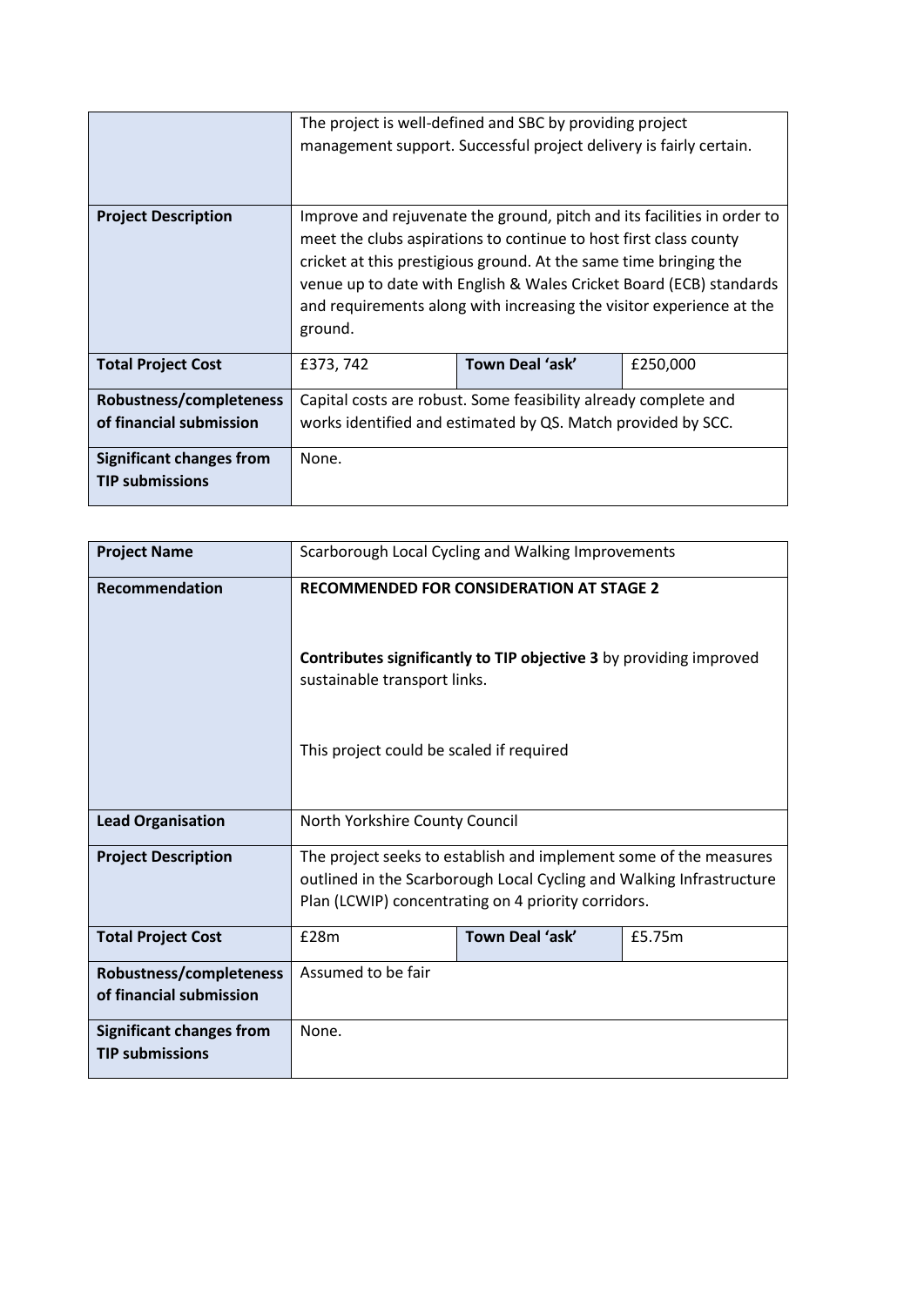| <b>Project Name</b>             | Fablab+                                                             |                                                                                                                          |            |  |
|---------------------------------|---------------------------------------------------------------------|--------------------------------------------------------------------------------------------------------------------------|------------|--|
| Recommendation                  |                                                                     | <b>RECOMMENDED FOR INCLUSION AT STAGE 2</b>                                                                              |            |  |
|                                 |                                                                     |                                                                                                                          |            |  |
|                                 |                                                                     | Makes a significant contribution to object 7 by promoting                                                                |            |  |
|                                 | enterprise and supporting innovative technology.                    |                                                                                                                          |            |  |
|                                 | Makes a good contribution to objective 1 & 6 by proposing to host a |                                                                                                                          |            |  |
|                                 | town centre                                                         | number of events and festivals. The project will be located in the                                                       |            |  |
|                                 |                                                                     |                                                                                                                          |            |  |
|                                 |                                                                     | This project could potentially be located in Station Gateway and co-                                                     |            |  |
|                                 | locate with other projects                                          |                                                                                                                          |            |  |
|                                 |                                                                     |                                                                                                                          |            |  |
| <b>Lead Organisation</b>        | FabLab+ is a Company Limited by Guarantee                           |                                                                                                                          |            |  |
| <b>Project Description</b>      |                                                                     | FabLab+ will be a technical prototyping centre for innovation and                                                        |            |  |
|                                 |                                                                     | invention, providing stimulus for local entrepreneurship. Options<br>are being explored for a co-location of a cyber hub |            |  |
|                                 |                                                                     |                                                                                                                          |            |  |
|                                 |                                                                     |                                                                                                                          |            |  |
|                                 |                                                                     | The project will convert a town centre building into the new facility                                                    |            |  |
| <b>Total Project Cost</b>       | £1,894,600                                                          | Town Deal 'ask'                                                                                                          | £1,400,000 |  |
| Robustness/completeness         |                                                                     | No building has been confirmed so costs are speculative. However                                                         |            |  |
| of financial submission         | the budget is based on an established project.                      |                                                                                                                          |            |  |
|                                 | Development and project assurance costs have not been included in   |                                                                                                                          |            |  |
|                                 | the overall budget                                                  |                                                                                                                          |            |  |
| <b>Significant changes from</b> |                                                                     | The Cyber hub is additional from the TIP submission.                                                                     |            |  |
| <b>TIP submissions</b>          |                                                                     | There is an anticipated increase in project costs                                                                        |            |  |

| <b>Project Name</b>      | Woodend+                                                                                                                                                                                         |
|--------------------------|--------------------------------------------------------------------------------------------------------------------------------------------------------------------------------------------------|
| <b>Lead Organisation</b> | <b>SMCCT</b>                                                                                                                                                                                     |
| Recommendation           | RECOMMENDED FOR REMOVAL FROM PORTFOILIO OF PROJECTS                                                                                                                                              |
|                          | The project has the potential to make a good contribution to<br>objectives 1.6 and 7 by providing workspace for the creative<br>industries and providing a cultural facility in the town centre. |